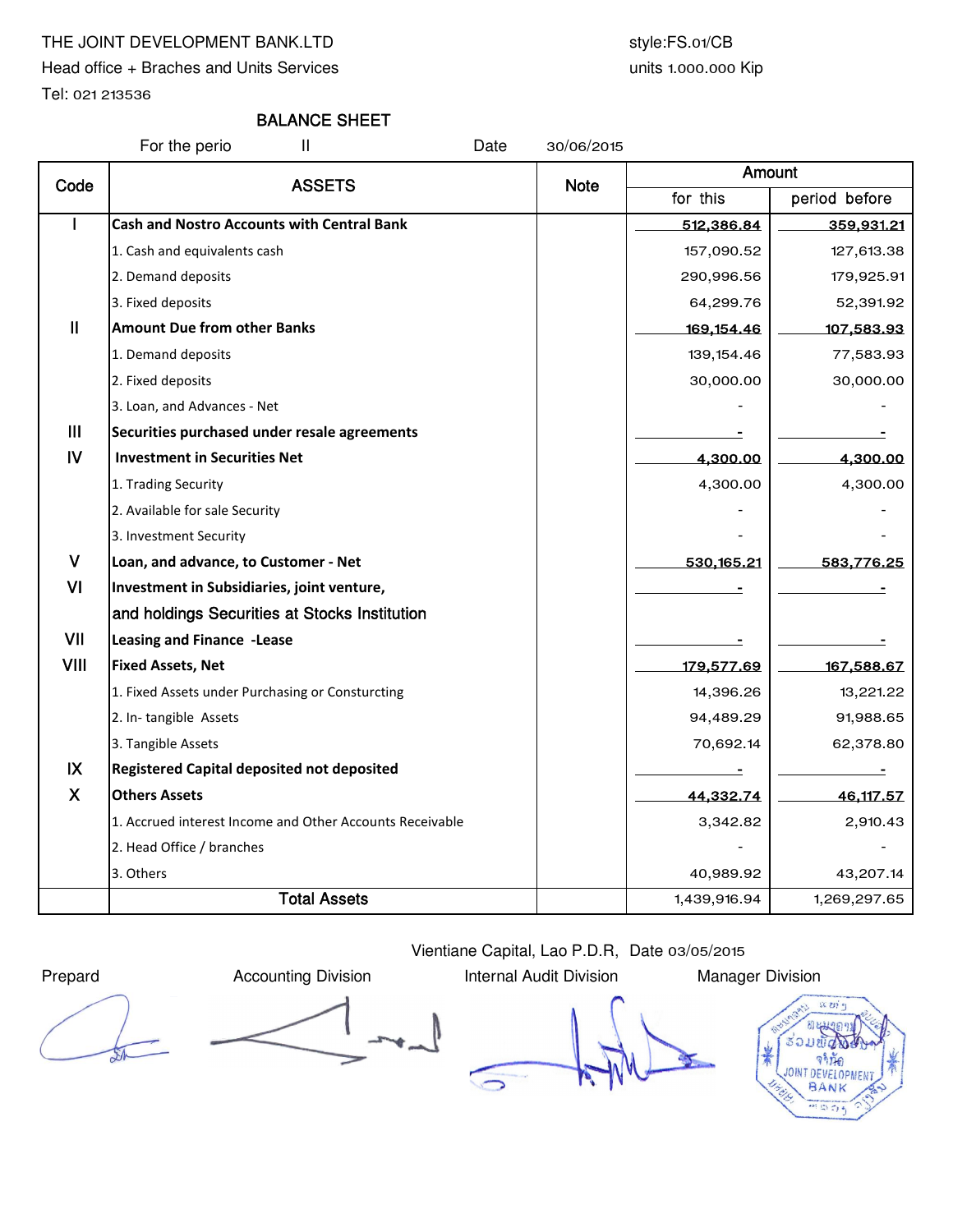## THE JOINT DEVELOPMENT BANK.LTD style:FS.01/CB

Head office + Braches and Units Services

Tel: 021 213536

# units 1.000.000 Kip

## BALANCE SHEET

For the perio The II Date 20/06/2015 for this | period before I Debt Payable to other Banks and Financial Institution 112,388.36 139,486.27 1. Demand deposits 4,592.27 2. Fixed deposits 108,994.00 134,894.00 3. Borrowing Funds 4. Other Debt Payable to Banks and Financial Institutions II II. Debt Payable toCustomers 948,391.84 733,811.52 1. Demand deposits 529,415.28 421,419.07 2. Fixed deposits 418,967.61 312,388.03 3. Other debt Payable to Customer and the set of the set of the set of the set of the set of the set of the set of the set of the set of the set of the set of the set of the set of the set of the set of the set of the set III Securities Sold under repurchased agreement - - IV Debt Payable related issuing Securities - - V Others liabilities 23,609.39 22,012.96 1. Accrued Interest and Other Accounts payable 1200 1200 1200 12,869.58 12,869.58 11,554.41 2. Head Office / branches 163.13 273.68 3. Others 10,576.68 10,184.87 Amount Code | LIABILITIES AND CAPILAL | Note VI Capital and its Similar 355,527.35 373,986.90 1. Registered Capital 1. **Alternative Capital 1. Alternative Capital 1. Alternative Capital 404,666.10** 404,666.10 2. share's Premium (39,757.05) (39,757.05) 3. Legal Reserve 2,045.32 391.69 4. Reserve for Expansion Businees 5. Other Reserves 550.52 550.52 6. Margin foe Revaluation 23,671.96 23,671.96 7. Provisions under BOL Regulations and the control of the control of the control of the control of the control of the control of the control of the control of the control of the control of the control of the control of th 8. Retained Earning (+/-) (34,503.83) 9. Retained Earning 10. Result in Instance of approval  $(+/-)$   $\qquad \qquad$   $\qquad \qquad$   $\qquad \qquad$   $\qquad \qquad$  16,536.38 11. Result of the year (+/-) (3,896.54) (693.22) 12. Sabvention and allocated Funds 13. Subordinated debts Total liabilities and Equity 1,439,916.94 1,269,297.65

Vientiane Capital, Lao P.D.R, Date 03/05/2015

Prepard **Accounting Division Internal Audit Division** Manager Division

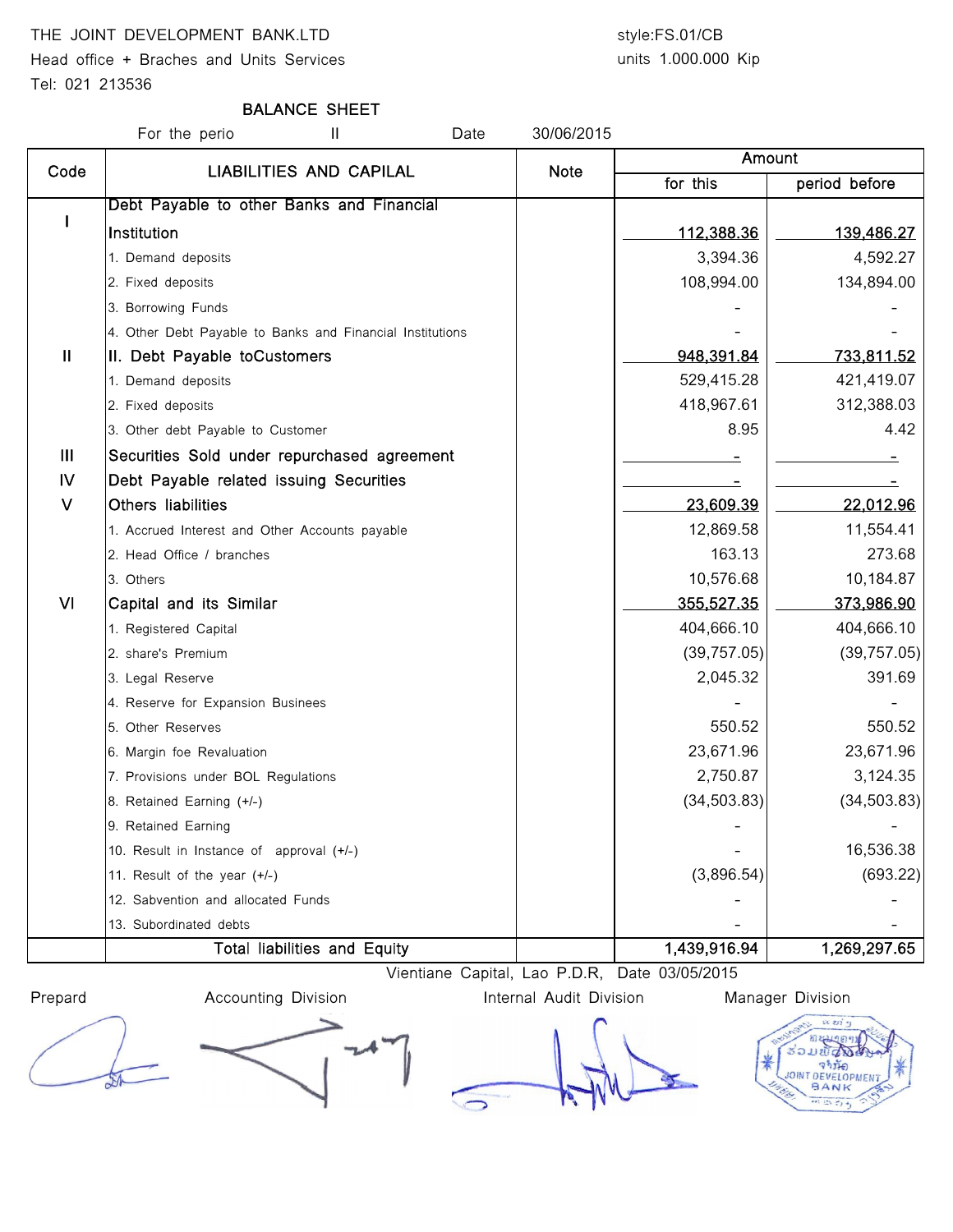#### THE JOINT DEVELOPMENT BANK.LTD style:FS.02/CB

Head office + Braches and Units Services

### units 1.000.000 Kip

Tel: 021 213536

## STATEMENT OF INCOME

|              | For the perio<br>Ш<br>Date                                                        | 30/06/2015  |              |               |
|--------------|-----------------------------------------------------------------------------------|-------------|--------------|---------------|
| Code         | Item                                                                              | <b>Note</b> | Amount       |               |
|              |                                                                                   |             | for this     | period before |
|              | A. Operating Incomes and Expenses                                                 |             |              |               |
| 1            | + Interest Income and its equivalents                                             |             | 33,142.02    | 17,290.45     |
|              | 1.1 Interest and its equivalents from Inter banks                                 |             | 1,901.29     | 945.75        |
|              | 1.2 Interest and its equivalents from Customer                                    |             | 31,240.73    | 16,344.70     |
|              | 1.3 Interest for Securities purchased under resale agreement                      |             |              |               |
|              | 1.4 Interest and its equivalents from Investment in Securities                    |             |              |               |
|              | 1.5 Other Interest                                                                |             |              |               |
| $\mathbf{2}$ | - Interest Expenes and its equivalents                                            |             | (19, 115.57) | (8, 101.75)   |
|              | 2.1 Interest Expenses and its equivalents on inter bank                           |             | (1,753.83)   | (404.01)      |
|              | 2.2 Interest Expenes and its equivalents on Customer                              |             | (17,361.74)  | (7,697.74)    |
|              | 2.3 Interest Expenses on Securities sold under repurchased agreement              |             |              |               |
|              | 2.4 Interest Expense on Certificates of deposit                                   |             |              |               |
|              | 2.5 Interest and Interest Equivalent                                              |             |              |               |
| 3            | +/- Gain(or loss) on trading Gold and other precious metals                       |             |              |               |
|              | I. Incomes - Expense Interest margin                                              |             | 14,026.45    | 9,188.70      |
| 4            | 4. Incomes from leasing and lease available to buy                                |             | 44.57        | 24.18         |
| 5            | 5. Expenses on leasing and Lease available to buy                                 |             |              |               |
| 6            | 6. Incomes from rent                                                              |             |              |               |
| 7            | 7. Expenses on rent                                                               |             |              |               |
| 8            | 8. Expenses from Capital and from stock holders                                   |             | 268.00       |               |
| 9            | 9. Incomes from Commissions and financial Services                                |             | 10,398.18    | 5,277.76      |
| 10           | 10. Expenses Commissions and financial Services                                   |             | (3,333.00)   | (1,772.85)    |
| 11           | 11. Profit or loss on Trading Security                                            |             |              |               |
| 12           | 12. Profit or loss from Security AvailableŒfor sale                               |             |              |               |
| 13           | 13. Net Profit or loss on foreign Exchange                                        |             | 2,311.76     | 674.85        |
| 14           | 14. Net Profit or loss on trading Conditional Instrument                          |             |              |               |
|              | <b>II. Net Operating Income</b>                                                   |             | 23,715.96    | 13,392.64     |
| 15           | 15. Other operating Incomes                                                       |             | 2,443.83     | 855.36        |
| 16           | 16. Administation Expenses                                                        |             | (24, 273.48) | (11, 578.55)  |
|              | 16.1 Employee Expenses                                                            |             | (16, 175.48) | (7,795.79)    |
|              | 16.2 Other Adminitrative Expenses                                                 |             | (8,098.00)   | (3,782.76)    |
| 17           | 17. Amortization and depreciation expenses trangible and intrangible fixed assets |             | (6,518.98)   | (3,317.95)    |
| 18           | 18. Other Operating Expense in Business                                           |             | (927.76)     | (634.59)      |
| 19           | 19. Net Income or Expenses on Revalution Debt and off-B/S items                   |             | 1,665.22     | 589.86        |
|              | 19.1 Depreciation on debt and Debt Payable                                        |             | (621.18)     | (459.31)      |
|              |                                                                                   |             | 2,286.40     | 1,049.17      |
| 20           | 19.2 Reverse depreciation on debt and income from write off Debt                  |             |              |               |
|              | 20. Net Income or Expenses to change fixed financial valuable                     |             |              |               |
|              | III. Incomes and Expenses                                                         |             | (27,611.17)  | (14,085.87)   |
|              | IV. Item Extraordinary before Resulf                                              |             | (3,895.21)   | (693.22)      |
|              | 21. Extraordinary Incomes                                                         |             |              |               |
|              | 22. Extraordinary expenses                                                        |             | (1.33)       |               |
|              | V. Before Income taxes                                                            |             | (3,896.54)   | (693.22)      |
|              | 23. Income taxes                                                                  |             |              |               |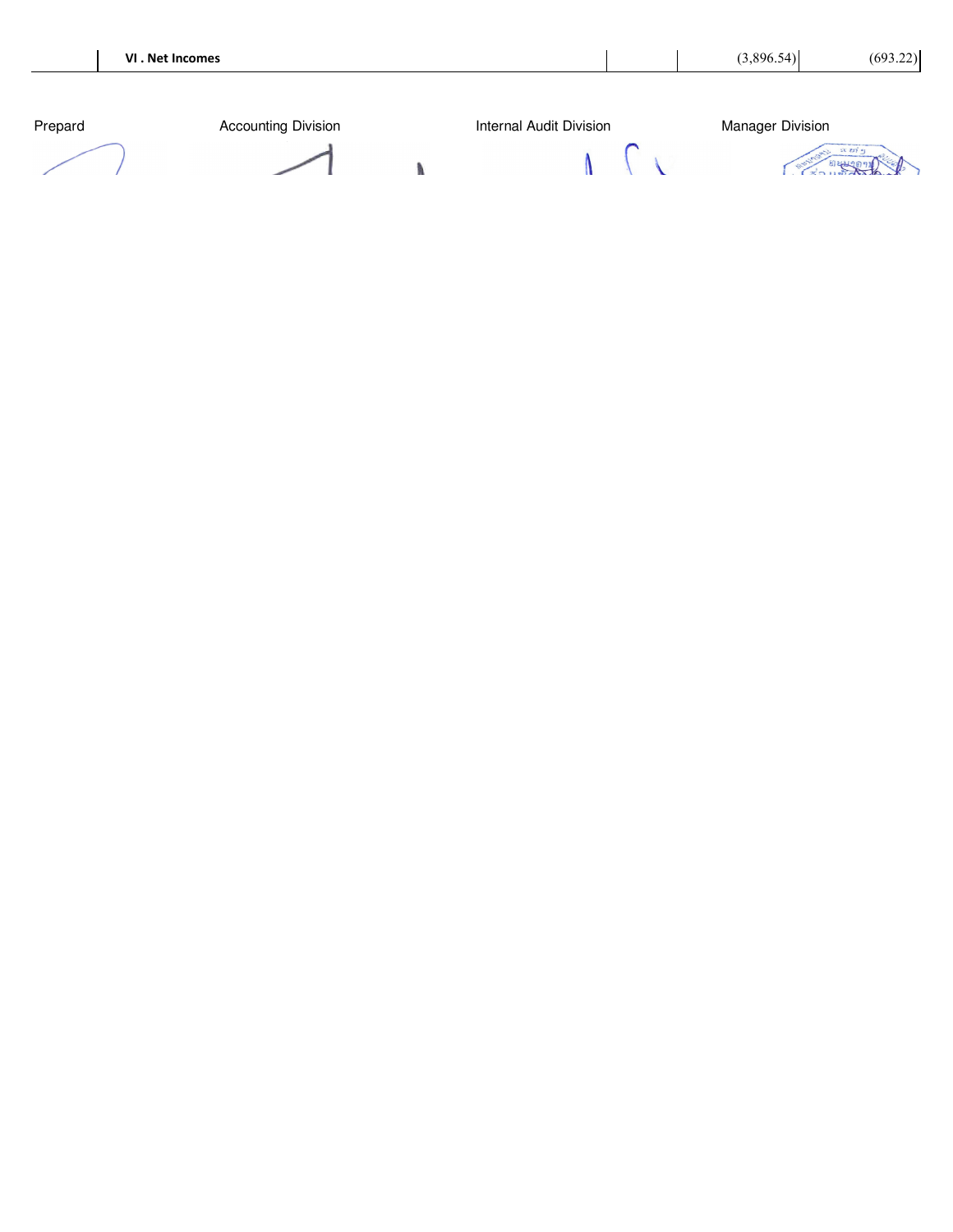Head office + Braches and Units Services and Units 1.000.000 Kip

Tel: 021 213536

## STATEMENT OF CASH FLOWS

|      | Ш<br>For the perio<br>Date                                                         | 30/06/2015  |               |               |
|------|------------------------------------------------------------------------------------|-------------|---------------|---------------|
| Code |                                                                                    |             | Amount        |               |
|      | Item                                                                               | <b>Note</b> | for this      | period before |
|      | A. Cash flow from business operation                                               |             |               |               |
| 1    | +/- Net benefit or loss in year                                                    |             |               | 16,536.38     |
|      | * Repricing item of benefit or loss balance as cash for income - expense           |             |               |               |
| 2    | + Net amortization and depreciation of fixed asset (substantial and insubstantial) |             |               |               |
| 3    | + Net amortization and depreciation of leasing asset and leasing asset for sale    |             |               |               |
| 4    | +/- Net depreciation of problem loan and NPL                                       |             | (510.33)      | (459.31)      |
| 5    | + Net depreciation of investment asset and others                                  |             |               |               |
| 6    | + Net reserve deduction for risk and expenses                                      |             |               |               |
| 7    | + Net reserve deduction by regulation                                              |             |               |               |
| 8    | +/- Benefit from fixed asset sale (include financial fixed asset)                  |             |               |               |
| 9    | Income equity from basic support fund                                              |             |               |               |
| 10   | +/- Changes in receivable interest items and other expense items                   |             | (3,262.87)    | (2,586.84)    |
| 11   | +/- Changes in receivable interest items and other income items                    |             | 12,869.70     | 11,653.69     |
|      | I. Net cash flow from operation activity before changes in assets and              |             | 9,096.50      | 25,143.92     |
|      | revolving liabilities of the bank (1 to 11)                                        |             |               |               |
|      | * Changes (increase or decrease) in revolving assets                               |             | (30,000.00)   | (30,000.00)   |
| 12   | +/- Fixed deposit in CB and FI                                                     |             |               |               |
| 13   | +/- Asset purchase with resale agreement                                           |             | (4,300.00)    | (4,300.00)    |
| 14   | +/- Assets for commerce                                                            |             |               |               |
| 15   | +/- Assets for sale                                                                |             | (527,066.51)  | (576, 580.77) |
| 16   | +/- Money for loan and advance for customer                                        |             | (11,068.55)   | (9,700.94)    |
| 17   | +/- Other assets                                                                   |             | (572, 435.06) | (620, 581.71) |
|      | II. Net cash flow from changes in revolving liabilities (12 to 17)                 |             |               |               |
|      | * Changes (increase or decrease) in revolving assets                               |             |               |               |
| 18   | +/- Fixed deposit of CB and FI                                                     |             | 948,391.84    | 733,811.51    |
| 19   | +/- Debt to pay for customer                                                       |             |               |               |
| 20   | +/- Asset sale with repurchase agreement                                           |             | 10,576.68     | 10,184.87     |
| 21   | +/- Other liabilities                                                              |             | 958,968.52    | 743,996.38    |
|      | III. Cash flow from changes in revolving liabilities (18 to 21)                    |             | 395,629.96    | 148,558.59    |
|      | IV. Net cash flow from business operation $(I + II + III)$                         |             |               |               |
|      | <b>B. Cash flow from investment activities</b>                                     |             |               |               |
| 22   | +/- Increase or decrease in investment assets                                      |             |               |               |
| 23   | +/- Increase or decrease in investment as group enterprise, joint venture company  |             | (231, 287.95) | (216,097.90)  |
| 24   | +/- Increase or decrease in fixed assets                                           |             | (231, 287.95) | (216,097.90)  |
|      | V. Net cash flow from investment activities (22 to 24)                             |             |               |               |
|      | C. Cash flow from earning activities                                               |             |               |               |
| 25   | +/- Increase or decrease in the loan                                               |             |               |               |
| 26   | +/- Increase or decrease in the share distribution                                 |             |               |               |
| 27   | + Integrated capital to receive in year                                            |             |               |               |
|      | VI. Net cash flow from earning activities (25 to 27)                               |             | 164,342.01    | (67, 539.31)  |
|      | VII. Increase or decrease of ash and cash equivalent $(IV + V + VI)$               |             |               |               |
| 28   | Cash and cash equivalent                                                           |             | (153,890.83)  | (125, 037.79) |
| 29   | Deposit as payback type in oversea                                                 |             | (481, 275.62) | (304, 319.27) |
|      | VIII. Increase or decrease of cash and cash equivalent in year (28 to 29)          |             | 327,384.79    | 179,281.48    |